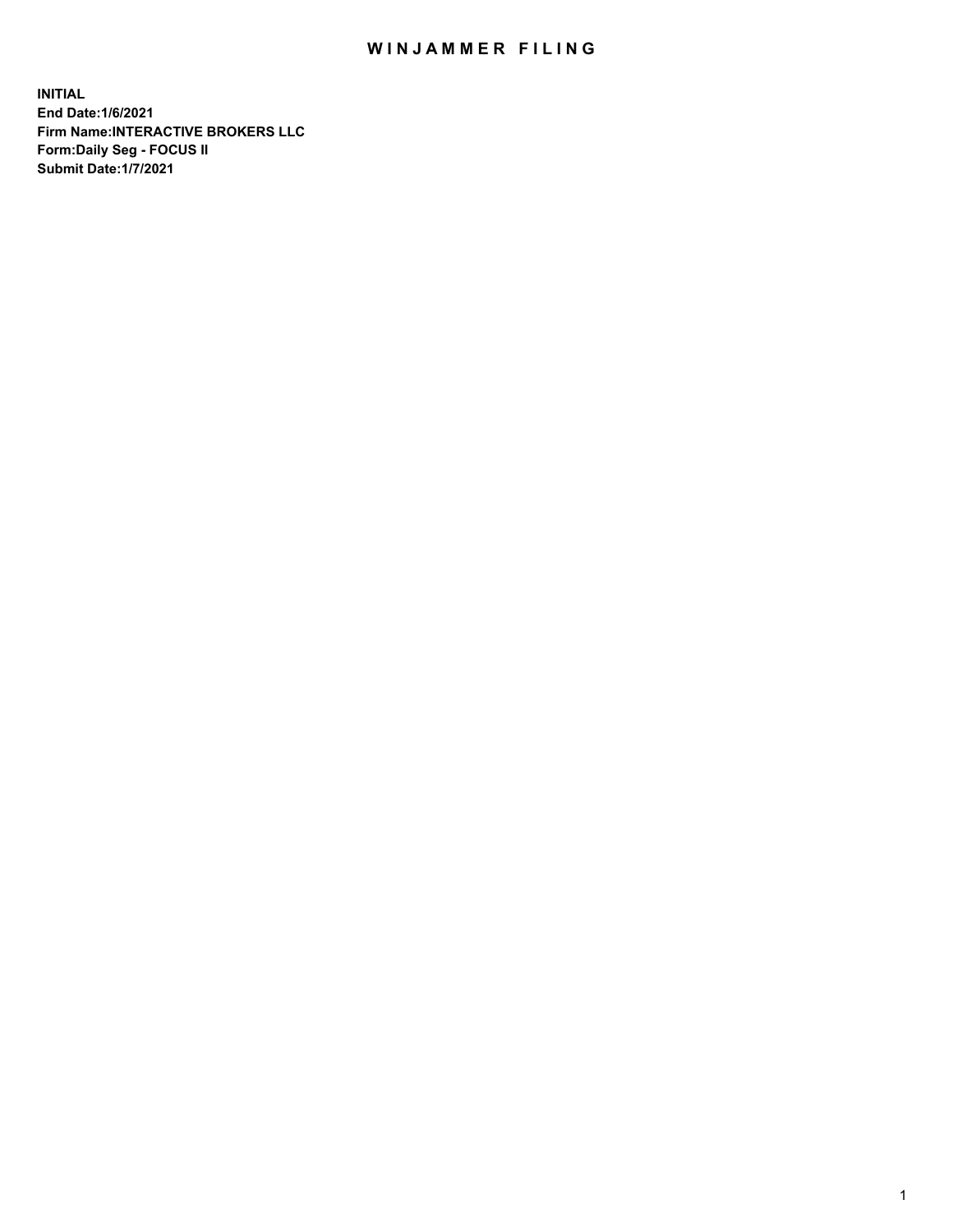**INITIAL End Date:1/6/2021 Firm Name:INTERACTIVE BROKERS LLC Form:Daily Seg - FOCUS II Submit Date:1/7/2021 Daily Segregation - Cover Page**

| Name of Company                                                                                                                                                                                                                                                                                                                | <b>INTERACTIVE BROKERS LLC</b>                                                                  |
|--------------------------------------------------------------------------------------------------------------------------------------------------------------------------------------------------------------------------------------------------------------------------------------------------------------------------------|-------------------------------------------------------------------------------------------------|
| <b>Contact Name</b>                                                                                                                                                                                                                                                                                                            | James Menicucci                                                                                 |
| <b>Contact Phone Number</b>                                                                                                                                                                                                                                                                                                    | 203-618-8085                                                                                    |
| <b>Contact Email Address</b>                                                                                                                                                                                                                                                                                                   | jmenicucci@interactivebrokers.c<br>om                                                           |
| FCM's Customer Segregated Funds Residual Interest Target (choose one):<br>a. Minimum dollar amount: ; or<br>b. Minimum percentage of customer segregated funds required:%; or<br>c. Dollar amount range between: and; or<br>d. Percentage range of customer segregated funds required between:% and%.                          | $\overline{\mathbf{0}}$<br>$\overline{\mathbf{0}}$<br>155,000,000 245,000,000<br>0 <sub>0</sub> |
| FCM's Customer Secured Amount Funds Residual Interest Target (choose one):<br>a. Minimum dollar amount: ; or<br>b. Minimum percentage of customer secured funds required:% ; or<br>c. Dollar amount range between: and; or<br>d. Percentage range of customer secured funds required between:% and%.                           | $\frac{0}{0}$<br>80,000,000 120,000,000<br>0 <sub>0</sub>                                       |
| FCM's Cleared Swaps Customer Collateral Residual Interest Target (choose one):<br>a. Minimum dollar amount: ; or<br>b. Minimum percentage of cleared swaps customer collateral required:% ; or<br>c. Dollar amount range between: and; or<br>d. Percentage range of cleared swaps customer collateral required between:% and%. | $\frac{0}{0}$<br>0 <sub>0</sub><br>0 <sub>0</sub>                                               |

Attach supporting documents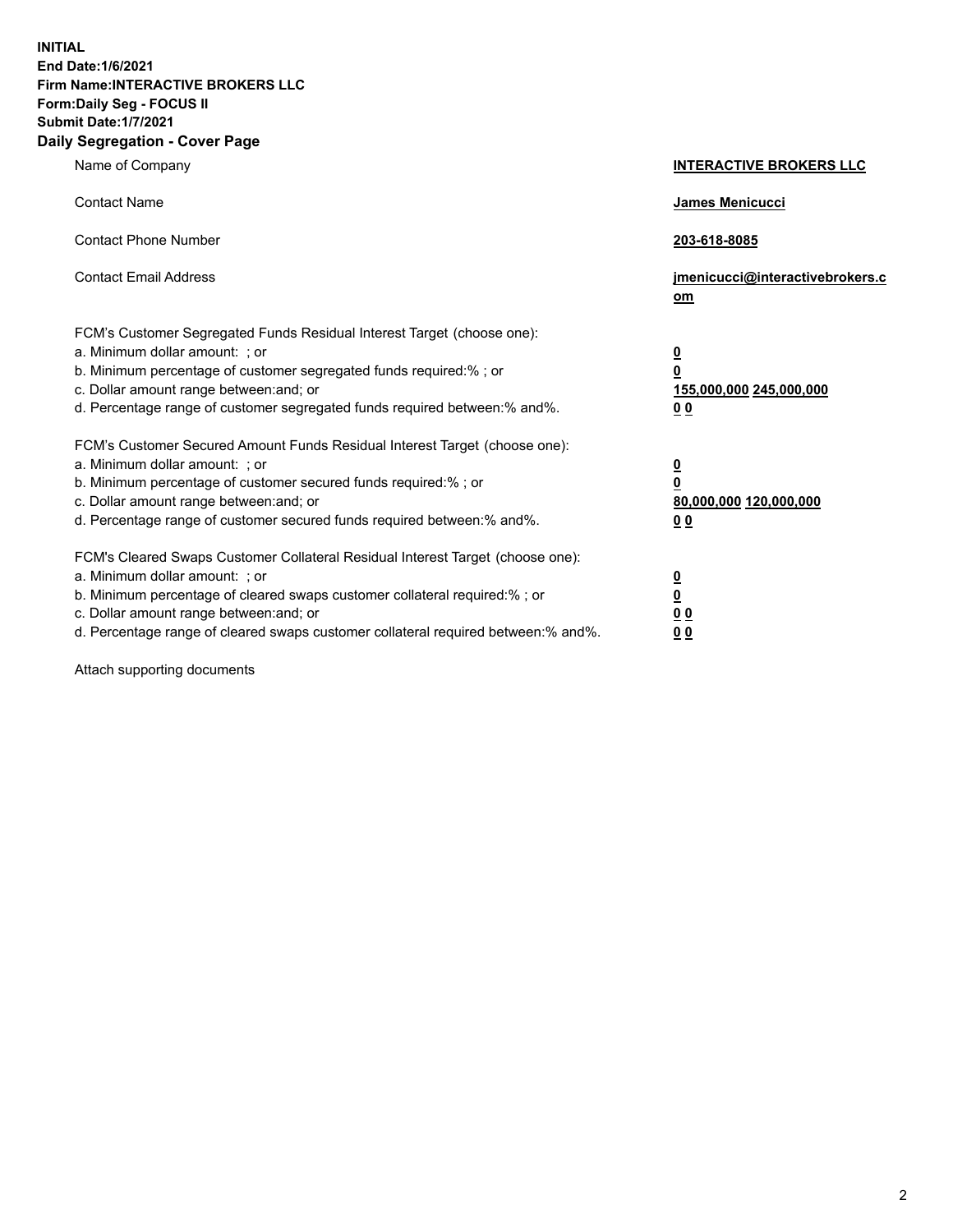**INITIAL End Date:1/6/2021 Firm Name:INTERACTIVE BROKERS LLC Form:Daily Seg - FOCUS II Submit Date:1/7/2021 Daily Segregation - Secured Amounts**

|     | Foreign Futures and Foreign Options Secured Amounts                                                          |                                   |
|-----|--------------------------------------------------------------------------------------------------------------|-----------------------------------|
|     | Amount required to be set aside pursuant to law, rule or regulation of a foreign                             | $0$ [7305]                        |
|     | government or a rule of a self-regulatory organization authorized thereunder                                 |                                   |
| 1.  | Net ledger balance - Foreign Futures and Foreign Option Trading - All Customers                              |                                   |
|     | A. Cash                                                                                                      | 562,328,019 [7315]                |
|     | B. Securities (at market)                                                                                    | $0$ [7317]                        |
| 2.  | Net unrealized profit (loss) in open futures contracts traded on a foreign board of trade                    | 30,490,694 [7325]                 |
| 3.  | Exchange traded options                                                                                      |                                   |
|     | a. Market value of open option contracts purchased on a foreign board of trade                               | 114,202 [7335]                    |
|     | b. Market value of open contracts granted (sold) on a foreign board of trade                                 | -45,232 [7337]                    |
| 4.  | Net equity (deficit) (add lines 1. 2. and 3.)                                                                | 592,887,683 [7345]                |
| 5.  | Account liquidating to a deficit and account with a debit balances - gross amount                            | 11,131 [7351]                     |
| 6.  | Less: amount offset by customer owned securities                                                             | 0 [7352] 11,131 [7354]            |
|     | Amount required to be set aside as the secured amount - Net Liquidating Equity<br>Method (add lines 4 and 5) | 592,898,814 [7355]                |
| 7.  | Greater of amount required to be set aside pursuant to foreign jurisdiction (above) or line                  | 592,898,814 [7360]                |
|     | 6.                                                                                                           |                                   |
|     | FUNDS DEPOSITED IN SEPARATE REGULATION 30.7 ACCOUNTS                                                         |                                   |
| 1.  | Cash in banks                                                                                                |                                   |
|     | A. Banks located in the United States                                                                        | 76,383,283 [7500]                 |
|     | B. Other banks qualified under Regulation 30.7                                                               | 0 [7520] 76,383,283 [7530]        |
| 2.  | Securities                                                                                                   |                                   |
|     | A. In safekeeping with banks located in the United States                                                    | 449,963,500 [7540]                |
|     | B. In safekeeping with other banks qualified under Regulation 30.7                                           | 0 [7560] 449,963,500 [7570]       |
| 3.  | Equities with registered futures commission merchants                                                        |                                   |
|     | A. Cash                                                                                                      | $0$ [7580]                        |
|     | <b>B.</b> Securities                                                                                         | $0$ [7590]                        |
|     | C. Unrealized gain (loss) on open futures contracts                                                          | $0$ [7600]                        |
|     | D. Value of long option contracts                                                                            | $0$ [7610]                        |
|     | E. Value of short option contracts                                                                           | 0 [7615] 0 [7620]                 |
| 4.  | Amounts held by clearing organizations of foreign boards of trade                                            |                                   |
|     | A. Cash                                                                                                      | $0$ [7640]                        |
|     | <b>B.</b> Securities                                                                                         | $0$ [7650]                        |
|     | C. Amount due to (from) clearing organization - daily variation                                              | $0$ [7660]                        |
|     | D. Value of long option contracts                                                                            | $0$ [7670]                        |
|     | E. Value of short option contracts                                                                           | 0 [7675] 0 [7680]                 |
| 5.  | Amounts held by members of foreign boards of trade                                                           |                                   |
|     | A. Cash                                                                                                      | 159,150,848 [7700]                |
|     | <b>B.</b> Securities                                                                                         | $0$ [7710]                        |
|     | C. Unrealized gain (loss) on open futures contracts                                                          | 36,481,387 [7720]                 |
|     | D. Value of long option contracts                                                                            | 114,202 [7730]                    |
|     | E. Value of short option contracts                                                                           | -45,232 [7735] 195,701,205 [7740] |
| 6.  | Amounts with other depositories designated by a foreign board of trade                                       | 0 [7760]                          |
| 7.  | Segregated funds on hand                                                                                     | $0$ [7765]                        |
| 8.  | Total funds in separate section 30.7 accounts                                                                | 722,047,988 [7770]                |
| 9.  | Excess (deficiency) Set Aside for Secured Amount (subtract line 7 Secured Statement<br>Page 1 from Line 8)   | 129,149,174 [7380]                |
| 10. | Management Target Amount for Excess funds in separate section 30.7 accounts                                  |                                   |
| 11. | Excess (deficiency) funds in separate 30.7 accounts over (under) Management Target                           | 80,000,000 [7780]                 |
|     |                                                                                                              | 49,149,174 [7785]                 |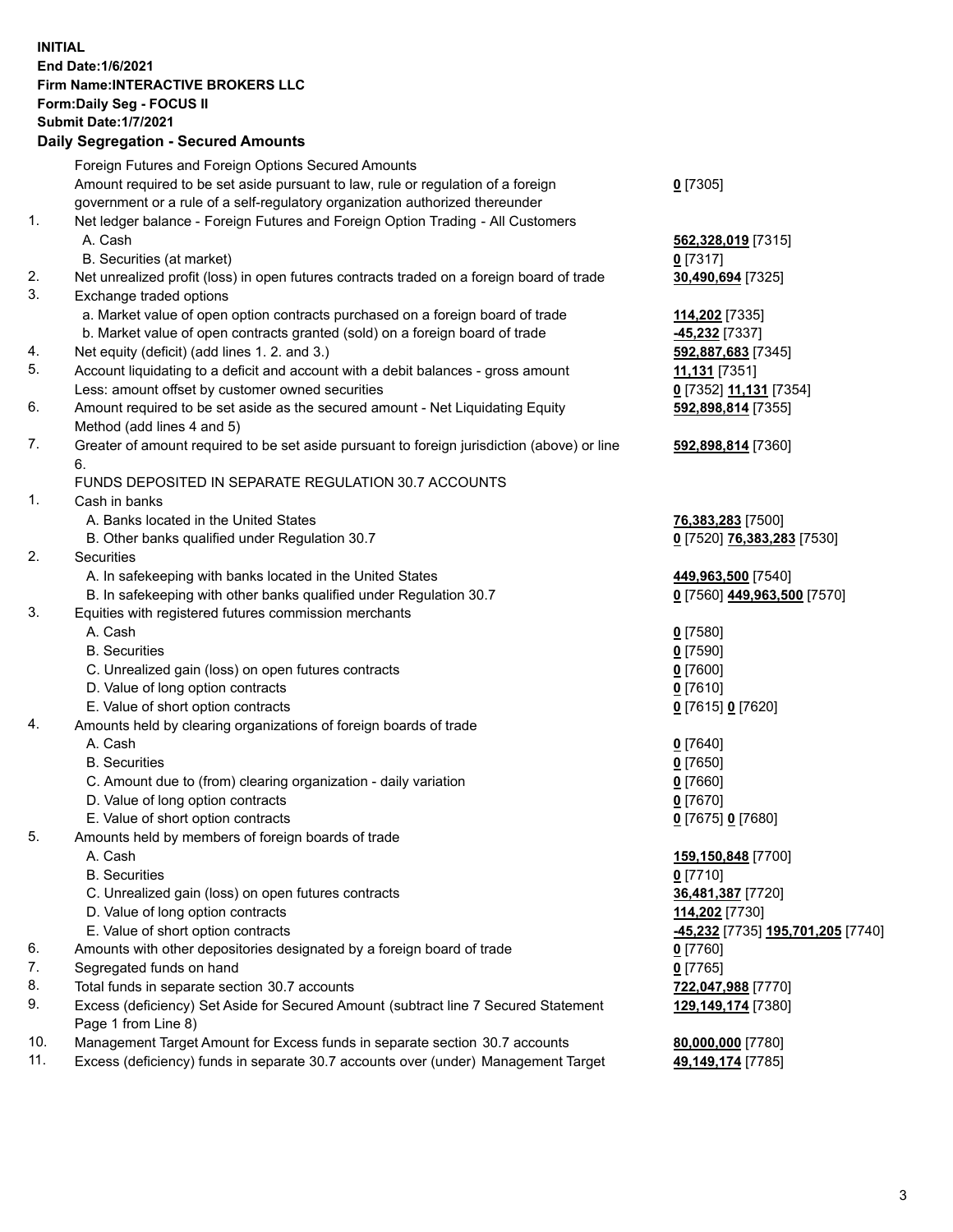**INITIAL End Date:1/6/2021 Firm Name:INTERACTIVE BROKERS LLC Form:Daily Seg - FOCUS II Submit Date:1/7/2021 Daily Segregation - Segregation Statement** SEGREGATION REQUIREMENTS(Section 4d(2) of the CEAct) 1. Net ledger balance A. Cash **5,518,242,396** [7010] B. Securities (at market) **0** [7020] 2. Net unrealized profit (loss) in open futures contracts traded on a contract market **484,777,968** [7030] 3. Exchange traded options A. Add market value of open option contracts purchased on a contract market **289,823,627** [7032] B. Deduct market value of open option contracts granted (sold) on a contract market **-238,979,292** [7033] 4. Net equity (deficit) (add lines 1, 2 and 3) **6,053,864,699** [7040] 5. Accounts liquidating to a deficit and accounts with debit balances - gross amount **5,161,916** [7045] Less: amount offset by customer securities **0** [7047] **5,161,916** [7050] 6. Amount required to be segregated (add lines 4 and 5) **6,059,026,615** [7060] FUNDS IN SEGREGATED ACCOUNTS 7. Deposited in segregated funds bank accounts A. Cash **1,879,697,575** [7070] B. Securities representing investments of customers' funds (at market) **2,233,704,200** [7080] C. Securities held for particular customers or option customers in lieu of cash (at market) **0** [7090] 8. Margins on deposit with derivatives clearing organizations of contract markets A. Cash **11,168,163** [7100] B. Securities representing investments of customers' funds (at market) **2,063,164,827** [7110] C. Securities held for particular customers or option customers in lieu of cash (at market) **0** [7120] 9. Net settlement from (to) derivatives clearing organizations of contract markets **20,095,002** [7130] 10. Exchange traded options A. Value of open long option contracts **289,571,847** [7132] B. Value of open short option contracts **-238,939,520** [7133] 11. Net equities with other FCMs A. Net liquidating equity **0** [7140] B. Securities representing investments of customers' funds (at market) **0** [7160] C. Securities held for particular customers or option customers in lieu of cash (at market) **0** [7170] 12. Segregated funds on hand **0** [7150] 13. Total amount in segregation (add lines 7 through 12) **6,258,462,094** [7180] 14. Excess (deficiency) funds in segregation (subtract line 6 from line 13) **199,435,479** [7190] 15. Management Target Amount for Excess funds in segregation **155,000,000** [7194] 16. Excess (deficiency) funds in segregation over (under) Management Target Amount **44,435,479** [7198]

Excess